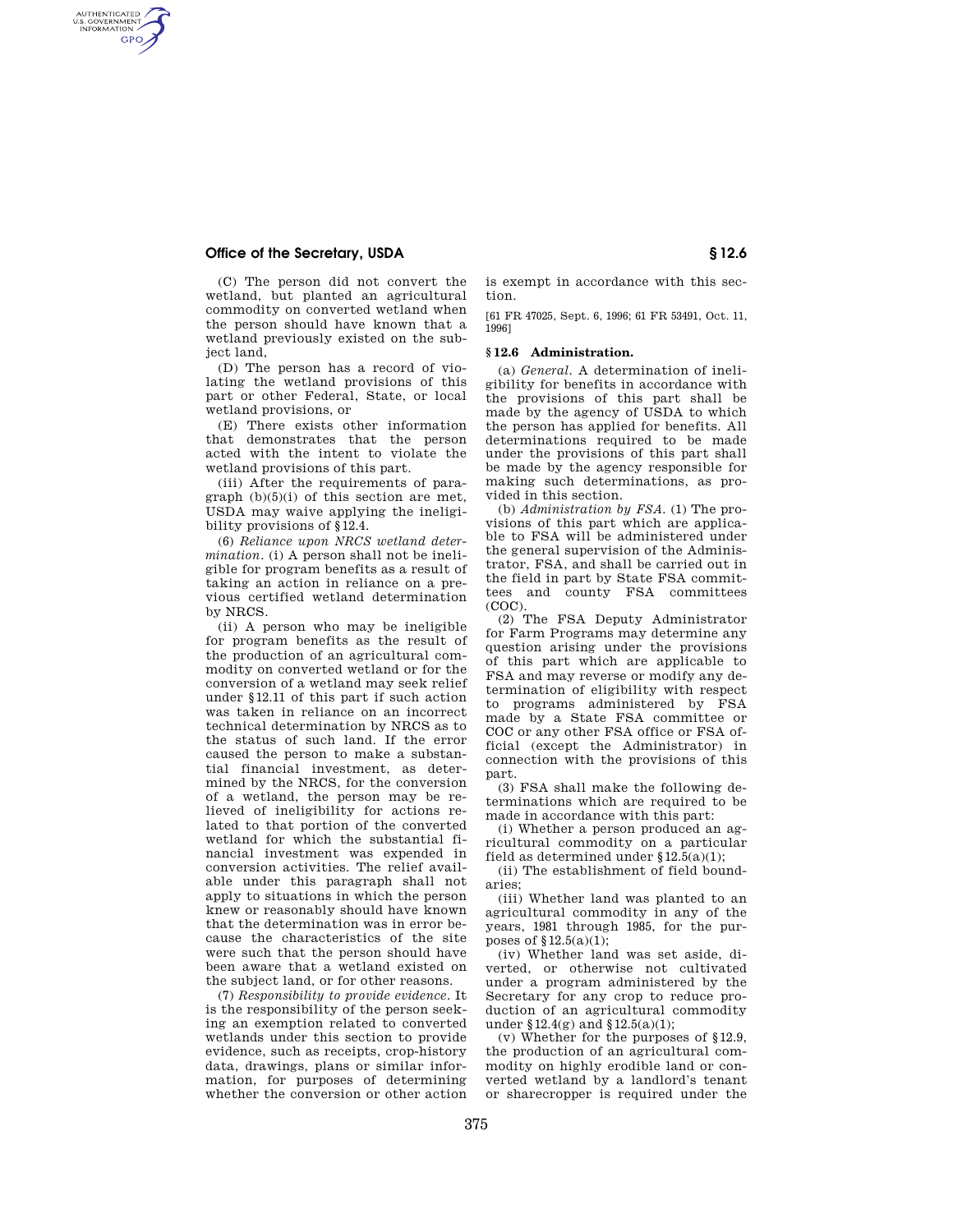terms and conditions of the agreement between the landlord and such tenant

or sharecropper; (vi) Whether the conversion of a particular wetland was commenced before December 23, 1985, for the purposes of  $$12.5(b)(3):$ 

(vii) Whether the conversion of a wetland was caused by a third party under  $$12.5(b)(1)(vii)(D):$ 

(viii) Whether certain violations were made in good faith under §§12.5(a)(5) or  $12.5(h)(5)$ ;

(ix) The determination of the amount of reduction in benefits based on the seriousness of the violation, based on technical information provided by NRCS;

(x) The determination of whether the application of the producer's conservation system would impose an undue economic hardship on the producer; and

(xi) Whether the proceeds of a farm loan made, insured, or guaranteed by FSA will be used for a purpose that will contribute to excessive erosion of highly erodible land or to the conversion of wetland.

(4) A representative number of farms selected in accordance with instructions issued by the Deputy Administrator shall be inspected by an authorized representative of FSA to determine compliance with any requirement specified in this part as a prerequisite for obtaining program benefits.

(5) FSA may consult with U.S. Fish and Wildlife Service on third-party determinations.

(c) *Administration by NRCS.* (1) The provisions of this part that are applicable to NRCS shall be administered under the general supervision of the Deputy Chief for Natural Resources Conservation Programs, and shall be carried out in the field by the regional conservationist, state conservationist, area conservationist, and district conservationist or other NRCS representative.

(2) An NRCS representative shall make the following determinations which are required to be made in accordance with this part:

(i) Whether land is highly erodible or has a wetland type or a converted wetland identified in accordance with the provisions of this part;

(ii) Whether highly erodible land is predominant on a particular field under §12.22;

(iii) Whether the conservation plan that a person is applying is based on the local NRCS field office technical guide and is approved by—

(A) The CD and NRCS, or

(B) By NRCS;

(iv) Whether the conservation system that a person is using has been approved by the CD under  $$12.5(a)(2)$  or, in an area not within a CD, a conservation system approved by NRCS to be adequate for the production of an agricultural commodity on highly erodible land;

(v) Whether the actions of a person(s) with respect to the conversion of a wetland or production of an agricultural commodity on converted wetland would have only a minimal effect on the functions and values of wetlands in the area;

(vi) Whether an approved conservation plan is being applied on highly erodible fields in accordance with the schedule specified therein or whether a failure to apply the plan is technical and minor in nature, due to circumstances beyond the control of the person, or whether a temporary variance form the requirements of the plan should be granted;

(vii) Whether an approved conservation system is being used on a highly erodible field;

(viii) Whether the conversion of a wetland is for the purpose or has the effect of making the production of an agricultural commodity possible;

(ix) Whether a farmed wetland or farmed-wetland pasture is abandoned;

(x) Whether the planting of an agricultural commodity on a wetland is possible under natural conditions;

(xi) Whether maintenance of existing drainage of a wetland described in §12.33 exceeds the scope and effect of the original drainage;

(xii) Whether a plan for the mitigation of a converted wetland will be approved and whether the mitigation of a converted wetland is accomplished according to the approved mitigation plan;

(xiii) Whether all technical information relating to the determination of a violation and severity of a violation